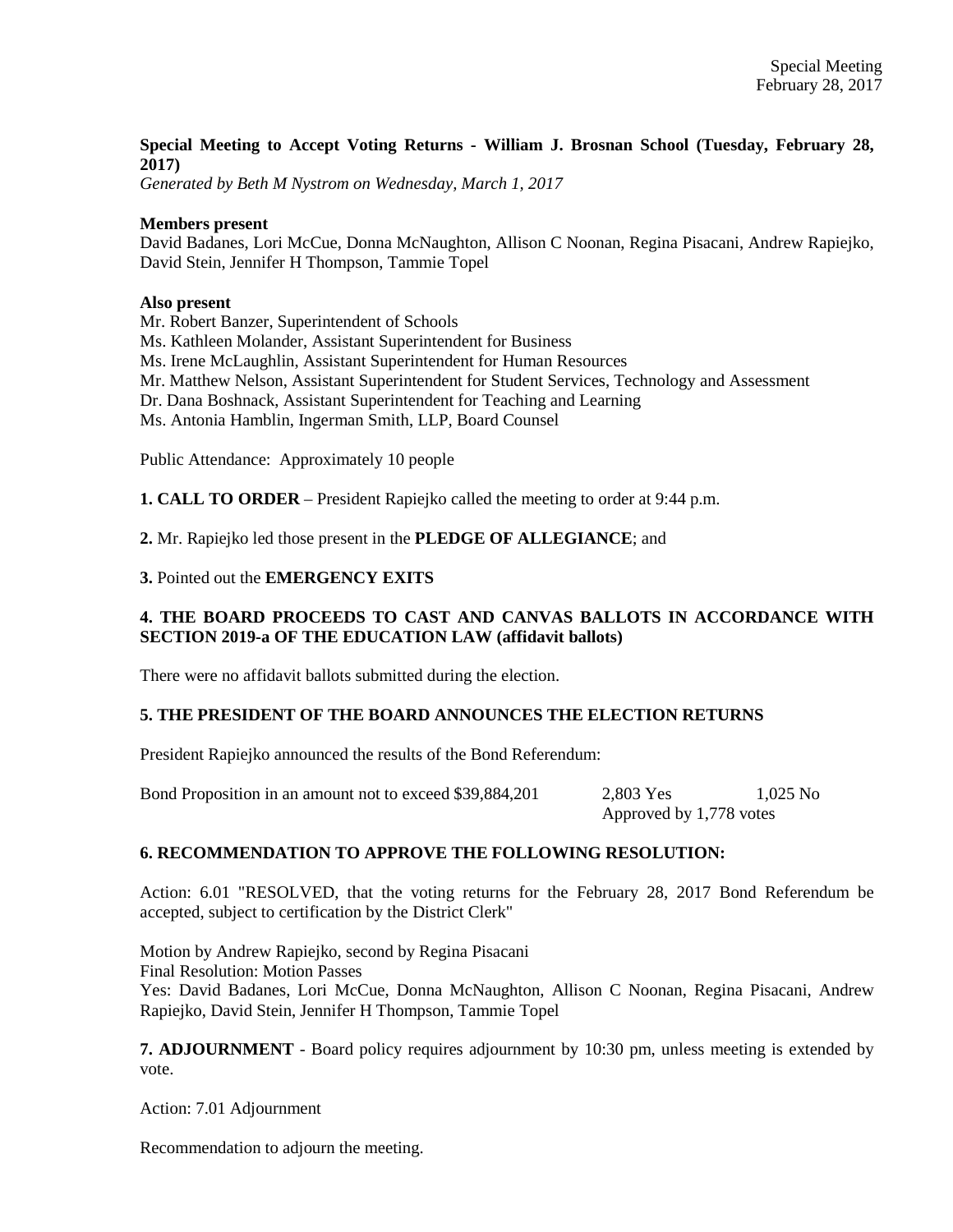Motion by Donna McNaughton, second by Tammie Topel Final Resolution: Motion Passes Yes: David Badanes, Lori McCue, Donna McNaughton, Allison C Noonan, Regina Pisacani, Andrew Rapiejko, David Stein, Jennifer H Thompson, Tammie Topel

At 9:47 p.m. the Chair declared the meeting adjourned.

Respectfully submitted,

Beth M. Nystrom District Clerk